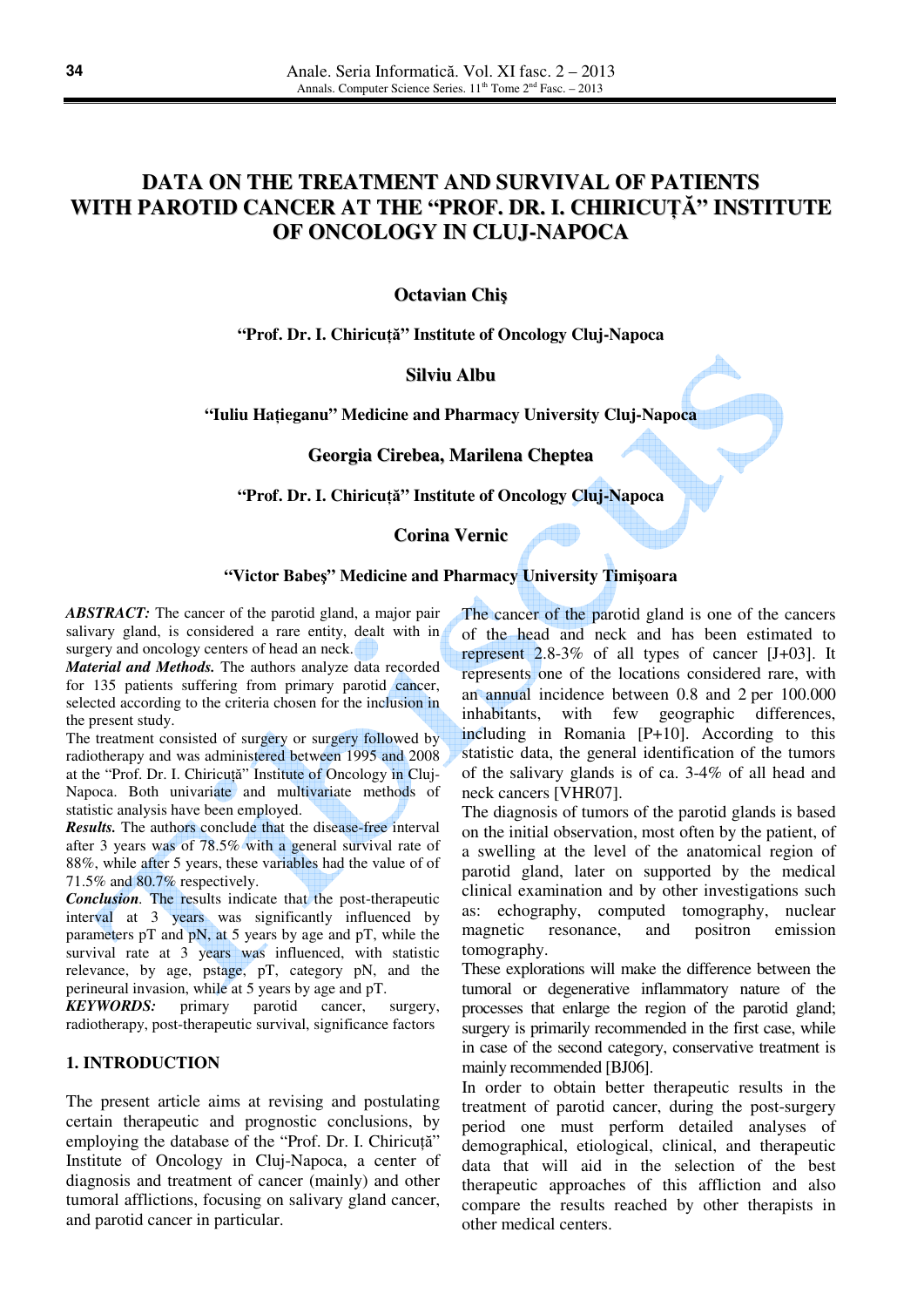#### **2. MATERIAL AND METHOD**

The data on patients included in the present study was collected from the database of the "Prof. Dr. I. Chiricuţă" Institute of Oncology in Cluj-Napoca, for the interval between 01 January 1995 and 31 December 2008 (13 years).

The study is analytical, of the observational, retrospective type, and includes data on 335 patients with malign tumors of the parotid gland, with the permission of the Ethics Commission no. 5.691 convened on 08 July 2009 at the "Prof. Dr. I. Chiricuţă" Institute of Oncology in Cluj-Napoca (Table 1).

**Table 1: Distribution of cases according to the nature of the parotid tumor** 

|                                 | N=335 cases $(100\%)$ |
|---------------------------------|-----------------------|
| primary, malign parotid tumor   | $135(40\%)$           |
| secondary, malign parotid tumor | 149 (44%)             |
| pleomorphic adenoma             | 51 (16%)              |

From the total of 335 patients who underwent surgery for parotid cancer, 135 were selected and their data was included in the study and analyzed following the histopathologic examination that confirmed the primary malign parotid tumor entity.

The descriptive and analytical statistic analysis is performed with the aid of frequency indicators, tests, and specific methods.

In order to estimate the probability of disease-free survival and the generate rate of survival, we have employed the Kaplan-Meier method (univariate analysis). We have also analyzed the average and median survival time (disease-free interval).

The interpretation of results is also performed by comparison to data published in specialized literature. We have compared the rate of "disease-free intervals" between groups with the aid of the log rank test and considering statistically significant values ≤0.05.

The Cocs regression analysis was employed for the hazard rate in the multivariate analysis. A degree of probability of ≤0.05 was considered statistically significant.

The survival / disease-free interval at 3 and 5 years are described through survival and hazard curves. Statistic processing (descriptive and analytical) was performed with the SPSS 13 software.

135 patients with malign primary parotid tumors were admitted at the "Prof. Dr. Ion Chiricută" Institute of Oncology in Cluj-Napoca between 1995 and 2008 for diagnosis and/or treatment. They benefited from surgical interventions on the level of the parotid gland (partial parotidectomy, total parotidectomy with/without facial nerve resection, and neck dissection), as well as from another therapeutic sequence associated or not to surgery inside the institute, mainly postsurgical radiotherapy.

The TNM AJCC classification of March 2002 [\*\*\*02a] was employed for the stadialization of cancers of the parotid gland.

The following classifications were employed in the histopathological grouping of the primary malign parotid tumors subjected to surgical interventions: the Histopathological Classification of the World Health Organization created in 1992 and the one in 2002 [SS92, Bat79] (Table 2).

For these 135 patients diagnosed with cancer of the parotid gland, we have analyzed their development over periods of 3 and 5 years.

#### **Table 2: Postsurgical histopathologic survey of the 135 patients with malign parotid tumors**

{[\*\*\*02b] UICC 6th ed. 2002 (pstage=tumoral stage, according to the international cancer stadialization) (pT=characteristics of

the malign tumor, according to the international cancer

stadialization) (pN=lymph nodes characteristics, according to the international cancer stadialization)}

| $\mu$ . The matronal cancer stadianzation) $\mu$<br>Degree and type of | $N=135$ cases           |
|------------------------------------------------------------------------|-------------------------|
| malignity [SS92, Bat79]                                                | $(100\%)$               |
| low                                                                    | 32 (23.70%)             |
| cc acinar cells                                                        | 12 (8.90%)              |
| cc mucoepidermoid                                                      | 20 (14.80%)             |
| high                                                                   | 103 (76.30%)            |
| cc mucoepidermoid                                                      | $0(0\%)$                |
| adenocarcinoma                                                         | $\overline{26}$ (19.3%) |
| cc cystic adenoid                                                      | 22 (16.30%)             |
| cc ex pleomorphic adenoma                                              |                         |
|                                                                        | $6(4.40\%)$             |
| cc squamous                                                            | 32 (23.7%)              |
| cc undifferentiated                                                    | 17 (12.60%)             |
| lateralization                                                         |                         |
| right                                                                  | 66 (48.90%)             |
| left                                                                   | 69 (51.10%)             |
| p TNM stage*                                                           |                         |
| I                                                                      | 11 $(8.1\%)$            |
| $\mathbf{I}$                                                           | 16 (11.9%)              |
| III                                                                    | 40 (29.6%)              |
| IV                                                                     | 68 (50.4%)              |
| $pT^*$                                                                 |                         |
| 1                                                                      | 14 (10.4%)              |
| $\overline{c}$                                                         | 26 (19.3%)              |
| 3                                                                      | 49 (36.3%)              |
| 4                                                                      | 46 (34.1%)              |
| pN*                                                                    |                         |
| $\boldsymbol{0}$                                                       | 39 (28.9%)              |
| $\mathbf{1}$                                                           | 33 $(24.4\%)$           |
| 2                                                                      | 57 (42.2%)              |
| 3                                                                      | $6(4.4\%)$              |
| perineural invasion                                                    |                         |
| no                                                                     | 81 (60%)                |
| yes                                                                    | 54 (40%)                |
| lymphatic vascular emboli                                              |                         |
| no                                                                     | 67 (49.6%)              |
| yes                                                                    | 68 (50.4%)              |
| venous vascular emboli                                                 |                         |
| no                                                                     | 104 (77%)               |
| yes                                                                    | 31 (23%)                |
|                                                                        |                         |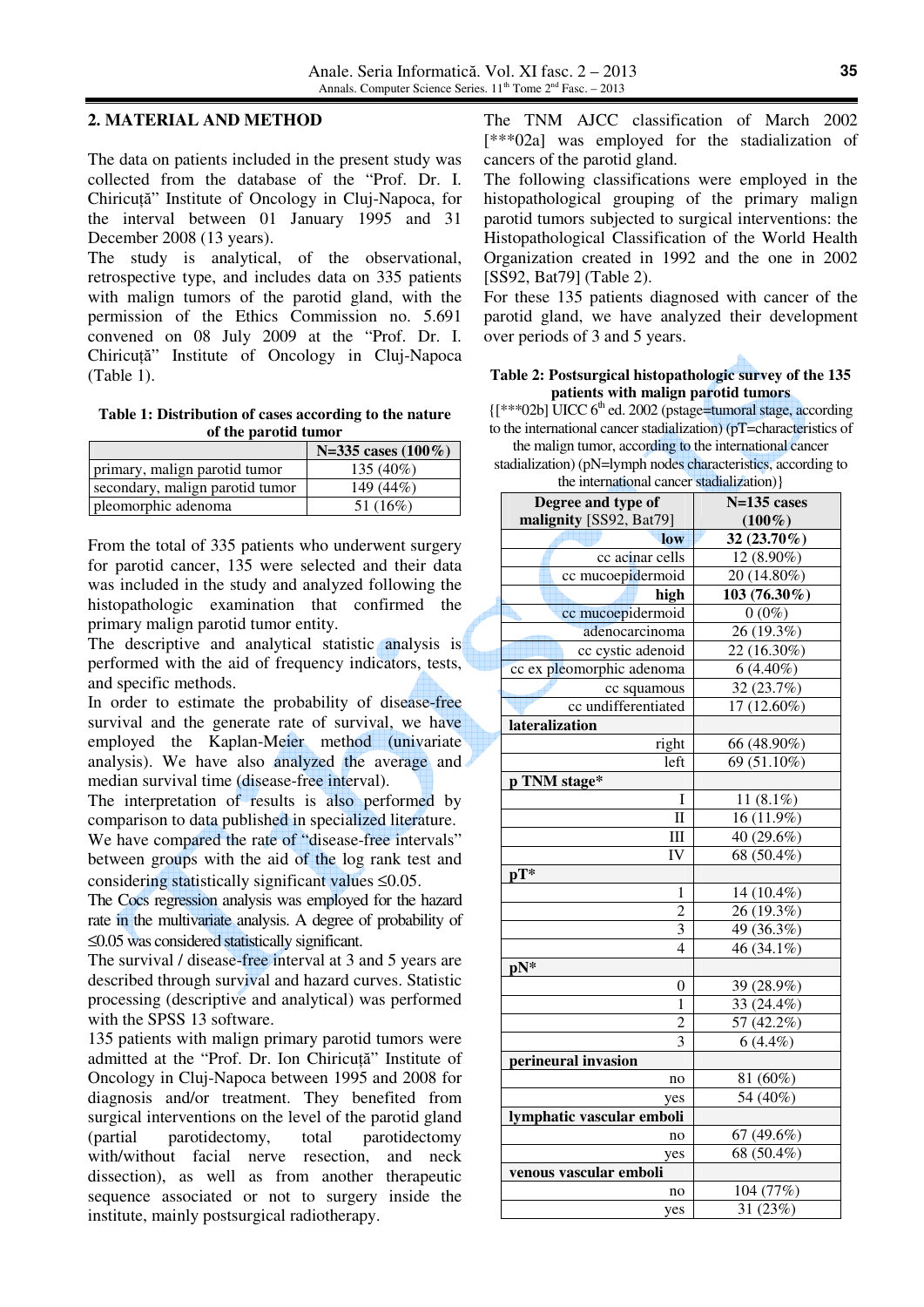The clinical examination, diagnostic biopsy / surgical intervention, and stadialization of these cases were performed at the "Prof. Dr. I. Chiricuţă" Institute of Oncology in Cluj-Napoca.

The following criteria were used in the selection of patients for the present study:

- age between 14 and 90, at the moment the diagnosis was established;
- both genders;
- paraclinical imagistic investigations (ultrasonography, thorax radiography, computed tomography) and laboratory investigations**;**
- identical presurgical survey;
- fine-needle aspiration punction;
- surgical intervention partial or total parotidectomy, with or without the preservation of the facial nerve with modified radical laterocervical lymphanedectomy;
- with or without postsurgical radiotherapy;
- histopathologic result of surgical items, with the confirmation of the malignity and pTNM rendering;
- histopathologic diagnosis of primary malign tumor of the parotid gland;
- stadialization according to the UICC/AJCC;
- absence of distant metastasis at the time of the surgical sequence;
- absence of other, previous specialized treatments;
- data on patient control land status recorded at intervals of 3, 6, 12, 36, and 60 months.

# **3. RESULTS AND DISCUSION**

One of the most complete cassification, with a wide validity, verified through years and in the present, on the cancer of major salivary glands, both clinically and especially histopathologically, belongs to the World Health Organization and was designed by authors Seifert G and Sobin LH [SS92]; it was also employed in the classification of patients included in the present study.

Tumors of the salivary glands, including those of the parotid gland, are entities eminently treatable through surgery according to the clinical stage at presentation, are naturally classified starting from their histopathologic character, which is in fact the main prognosis characteristic.

From this perspective, tumors of the salivary glands are grouped, according to some authors, in tumors with low and tumors with an elevated degree of malignity [SS92, Bat79] (Table 2).

The analyzed parameters are prognosis factors in cancers of the parotid gland: age (2 groups, namely  $\leq$ 50 years and  $\geq$  50 years respectively), patient gender, degree of malignity (low, high), sub-degree of malignity, stage (grouped into incipient and advanced stages), lateralization, type of surgical intervention, perineural invasion, lymphatic vascular emboli, venous vascular emboli, fine-needle aspiration punction and therapeutic sequence (surgery±radiotherapy). The average age of the 135 patients was of 53.92 years±15.6 (95%IC: 51.26- 56.57) with interval 14-86 years (Table 3).

**Table 3: Average demographic values at the time when the diagnosis was established and clinical-therapeutic characteristics of the 135 patients with malign parotid tumors** 

|                                       | $N=135$ cases |
|---------------------------------------|---------------|
|                                       | $(100\%)$     |
|                                       |               |
| average age (years)                   | 53.92±15.60   |
| gender                                |               |
| female                                | 65 (48.10%)   |
| male                                  | 70 (51.90%)   |
| <b>lateralization</b>                 |               |
| right                                 | 66 (48.90%)   |
| left                                  | $69(51.10\%)$ |
| fine-needle aspiration punction       |               |
| no                                    | 20 (14.8%)    |
| inconclusive                          | 26 (19.3%)    |
| negative                              | 5(3.7%)       |
| positive                              | 84 (62.2%)    |
| type of surgery                       |               |
| conservative total parotidectomy      | 74 (54.8%)    |
| total parotidectomy with facial nerve | 51 (37.8%)    |
| resection                             |               |
| partial parotidectomy                 | 10 (7.4%)     |
| therapeutic sequence                  |               |
| surgery                               | 38 (28.10%)   |
| surgery+radiotherapy                  | 97 (71.9%)    |

The average duration of the disease-free interval at 3 years, calculated from the date of the surgical intervention, was in months 31.18±10.06 (95%IC: 29.46-32.89) during an interval of between 2 and 36 months.

The average duration for survival at 3 years, calculated from the date of the surgical intervention, was in months 33.63±6.99 (95%IC: 32.44-34.82) during an interval of between 6 and 36 months.

The median of disease-free time and of survival, in the case of half of the patients in the lot, was between 36 months and 3 years.

Table 4 presents the results at 3 years for the rate of disease-free time and for the survival rate. In case of the disease-free interval at 3 years, the rate is of 78.5% and for the total survival the rate obtained was of 88.1% (Graph. 1, Graph. 2, Graph. 3, Graph. 4).

Higher rates were obtained in both analyses for the following groups of patients: male patients, patients aged <50 years, incipient stages, pT 1-2, absence of ganglia (pN"0"), absence of perineural invasion, absence of lymphatic emboli, absence of venous emboli, high degree of malignity and surgical sequence.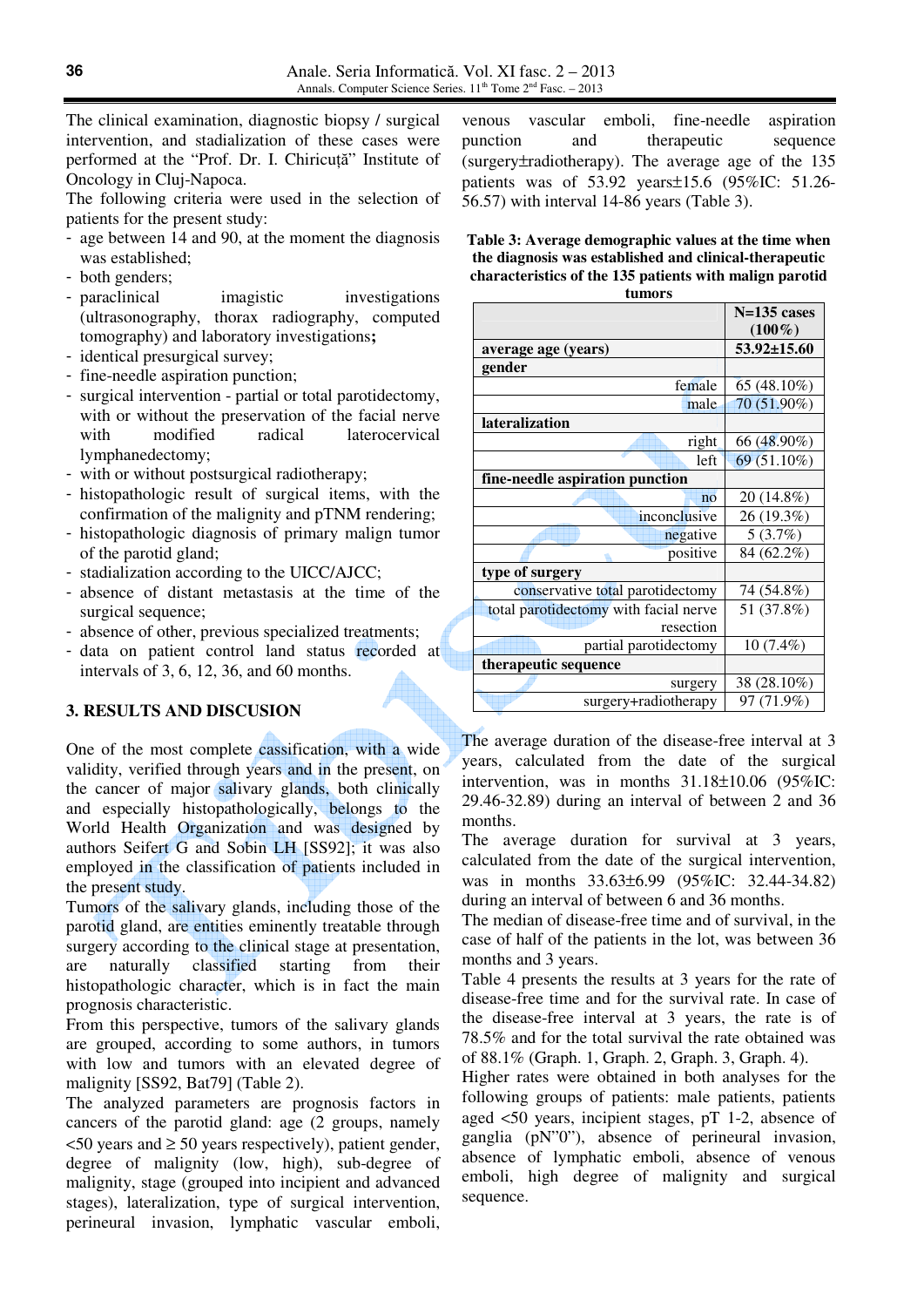At 3 years, the disease-free interval was significantly influenced by:  $pT$  ( $p=0.034$ ) and  $pN$  ( $p=0.047$ ), while the survival rate was significantly influenced by: age (p=0.033), pstage (p=0.050), pT (p=0.007), pN  $(p=0.039)$  and perineural invasion  $(p=0.047)$ .



**Graph. 1: Disease-free interval at 3 years for the 135 patients with parotid gland cancer** 



**Graph. 2: Hazard for the disease-free interval at 3 years for the 135 patients with parotid gland cancer** 



**Graph. 3: General survival at 3 years for the 135 patients with parotid gland cancer**



**Graph. 4: Hazard for the survival at 3 years for the 135 patients with parotid gland cancer** 

#### **Survival Function**





**Hazard Function** 



**Graph. 6: Hazard for the disease-free interval at 5 years for the 135 patients with parotid gland cancer**

**37**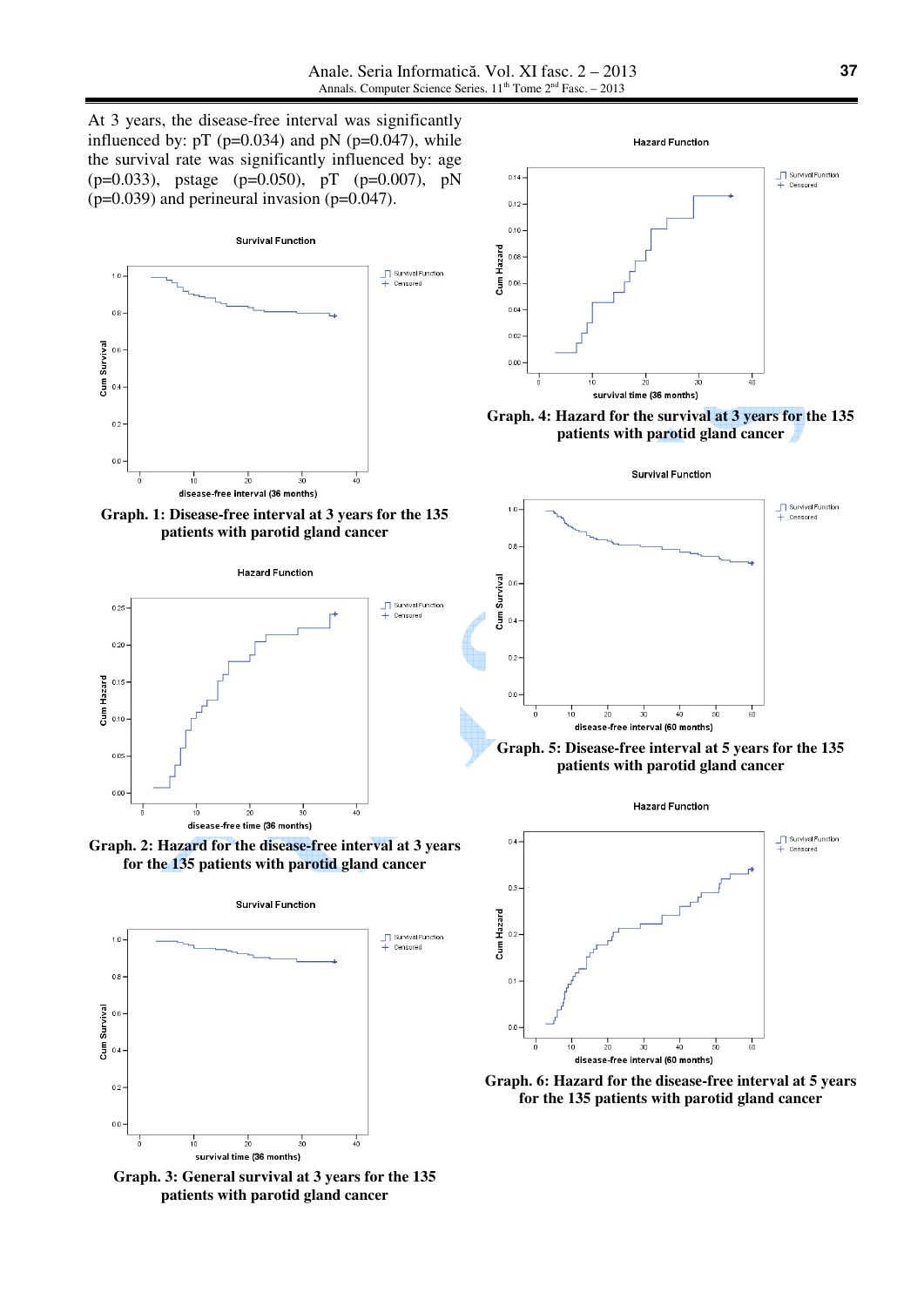

**Graph. 7: General survival at 5 years for the 135 patients with parotid gland cancer** 





**Graph. 8: Hazard for the survival at 5 years for the 135 patients with parotid gland cancer** 

Between March 1995 and January 2006, at the Samsung Medical Center and the Sungkyunkwan University School of Medicine in Seoul, Southern Korea, by analyzing a lot of 94 patients with primary cancers of the parotid gland treated with surgery and radiotherapy, specialists have reached the following results: at 5 years a rate of the disease-free interval of 74.4%, and for the general survival of 96%, while for the group of patiently only treated with surgery, the value was of  $100\%$  [N+10].

According to a study performed in 2003, Wander Poorter and his collaborators have reported a general survival rate at 5 years of 62% [P+03], and in 2009 on another study lot, he reported a general survival rate for the same category of 69% [P+09].

Another report, based on the same interest in the analysis of treatments for primary parotid cancers, belongs to a group of Chinese authors who, in March 2012, analyzing statistically the data of 135 patients, have calculated a rate of survival at 5 years of 74%, with the following most significant prognosis factors: age, pT, degree of malignity, and postsurgical radiotherapy [S+12].

The 2009 issue of Acta Oncologica includes a study performed by a group of Swedish authors from the University Hospital in Uppsala, who mention, on a lot of 144 patients with primary parotid cancer, a general survival rate at 5 years of 53% with age, pN, and the advanced stage pT as significant prognosis factors [C+09].

In the case of our study, the average duration of the disease-free interval at 5 years, calculated from the moment of the surgical intervention, was in months 49.18±19.32 (95%IC: 45.89-52.47) during an interval between 3 to 60 months. Half of the patients experienced a disease-free interval of 60 months.

The average duration for survival at 5 years, calculated from the moment of the surgical interventions, was in months 53.76±15.41 (95%IC: 51.14-56.38) during an interval between 2 to 60 months.

The median disease-free time and survival, for half of the patients in the lot, was of 60 months at 5 years. Table 5 presents the results reached at 5 years for the rate of the disease-free interval and for the survival rate.

For the disease-free interval at 5 years, the rate is of 71.1% while for the global survival, the obtained rate was of 80.7% (Graph. 5, Graph. 6, Graph. 7, Graph. 8).

Higher rates were obtained in both analyses for the following groups of patients: male patients, patients aged <50 years, incipient stages, pT 1-2, absence of ganglia (pN"0"), absence of perineural invasion, absence of lymphatic emboli, absence of venous emboli, the elevated degree of malignity, and the surgical therapeutic sequence.

At 5 years, the disease-free interval was significantly influenced by: age ( $p=0.004$ ),  $pT$  ( $p=0.026$ ), and the survival rate was significantly influenced by the same parameters, i.e. age ( $p=0.038$ ) and  $pT$  ( $p=0.020$ ).

Table 5 presents the results at 5 years for the rate of disease-free interval and the survival rate. The first was of 71.1% while the rate of global survival was of 80.7%.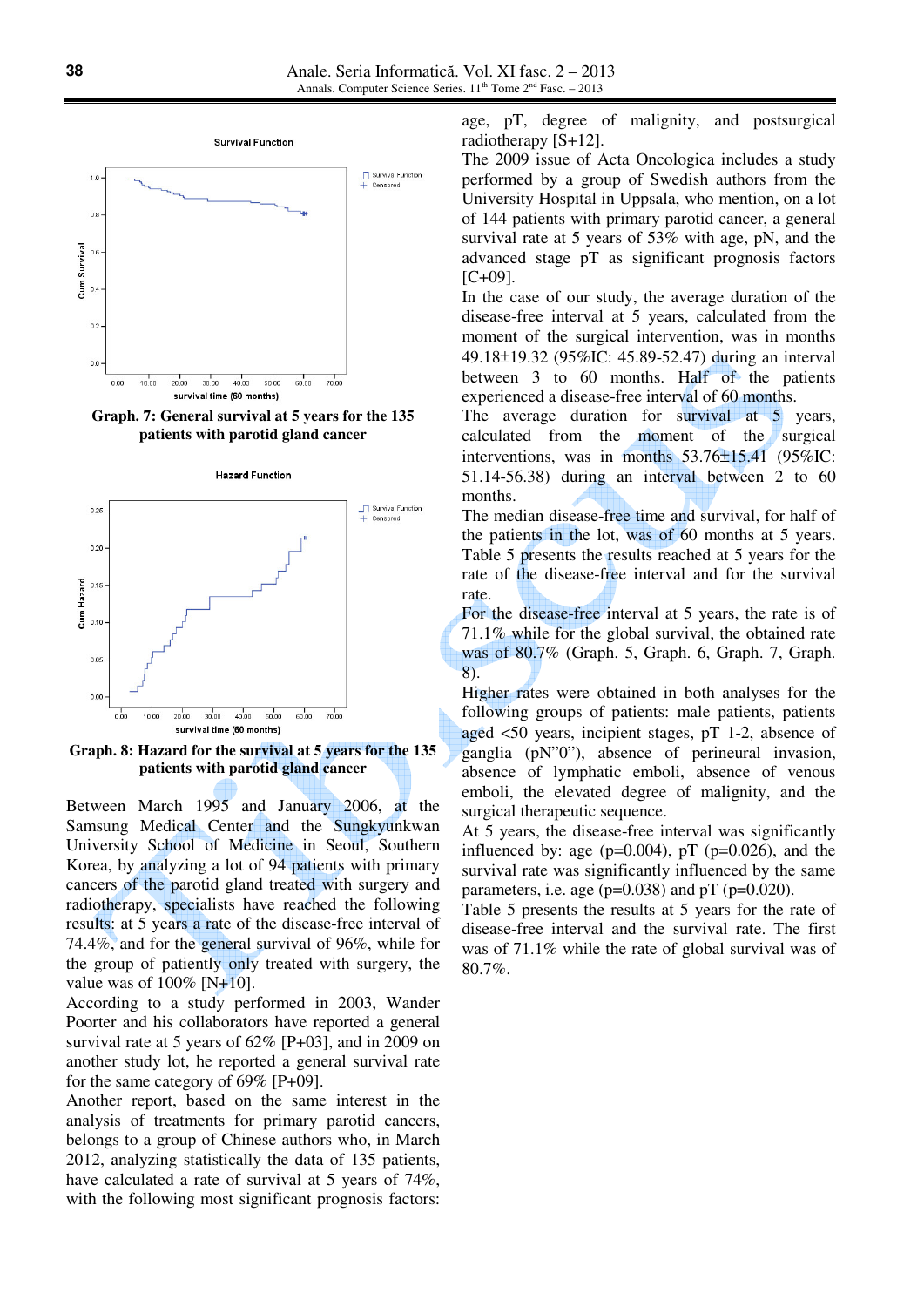| Table 4: Prognosis factors for the disease-free interval  |
|-----------------------------------------------------------|
| and general survival at 3 years, of the 135 patients with |
| malign parotid tumors                                     |

| шандн рагони ташогэ       |                       |                      |              |                  |
|---------------------------|-----------------------|----------------------|--------------|------------------|
| variable                  | disease-free interval |                      |              | general survival |
|                           | 3 years               | value                | 3 years      | value            |
|                           | rate $(\% )$          | "p"                  | rate $(\% )$ | "p"              |
|                           | 78.5                  |                      | 88.1         |                  |
|                           |                       | age                  |              |                  |
| $< 50$ years              | 84                    | 0.223                | 96           | $0.033*$         |
| $\geq 50$ years           | 75.3                  |                      | 83.5         |                  |
|                           |                       | gender               |              |                  |
| male                      | 74.3                  | 0.239                | 90           | 0.496            |
| female                    | 83.1                  |                      | 86.2         |                  |
|                           |                       | therapeutic sequence |              |                  |
| surgery                   | 76.3                  | 0.708                | 89.5         | 0.735            |
| surgery+radiotherapy      | 79.4                  |                      | 87.6         |                  |
|                           |                       | p stage              |              |                  |
| $I-II$ (early)            | 92.3                  | 0.065                | 100          | $0.050*$         |
| III-IV (advanced)         | 75.2                  |                      | 86.2         |                  |
|                           |                       | pT                   |              |                  |
| $1 - 2$                   | 90                    | $0.034*$             | 100          | $0.007*$         |
| $3-4$                     | 73.7                  |                      | 83.2         |                  |
|                           |                       | p N                  |              |                  |
| "N0"                      | 89.7                  | $0.047*$             | 97.4         | $0.039*$         |
| $, N+$ " (1-2-3)          | 74                    |                      | 84.4         |                  |
|                           |                       | perineural invasion  |              |                  |
| no                        | 84                    | 0.064                | 92.6         | $0.047*$         |
| yes                       | 70.4                  |                      | 81.5         |                  |
| lymphatic vascular emboli |                       |                      |              |                  |
| no                        | 83.6                  | 0.161                | 92.5         | 0.124            |
| yes                       | 73.5                  |                      | 83.8         |                  |
| venous vascular emboli    |                       |                      |              |                  |
| no                        | 79.8                  | 0.436                | 89.4         | 0.366            |
| yes                       | 74.2                  |                      | 83,9         |                  |
| degree of malignity       |                       |                      |              |                  |
| low                       | 87.5                  | 0.152                | 90.6         | 0.632            |
| high                      | 75.7                  |                      | 87.4         |                  |

# **Table 5: Prognosis factors for the disease-free interval and general survival at 5 years, of the 135 patients with**

| malign parotid tumors     |                       |          |                  |          |
|---------------------------|-----------------------|----------|------------------|----------|
| variable                  | disease-free interval |          | general survival |          |
|                           | 5 years               | value    | 5 years          | value    |
|                           | rate $(\% )$          | p''      | rate $(\% )$     | p''      |
|                           | 71.1                  |          | 80.7             |          |
|                           | age                   |          |                  |          |
| $< 50$ years              | 82                    | $0.038*$ | 94               | $0.004*$ |
| $\geq 50$ years           | 64.7                  |          | 72.9             |          |
|                           | gender                |          |                  |          |
| male                      | 67.1                  | 0.305    | 78.6             | 0.556    |
| female                    | 75.4                  |          | 83.1             |          |
|                           | therapeutic sequence  |          |                  |          |
| surgery                   | 68.4                  | 0.661    | 81.6             | 0.789    |
| surgery+radiotherapy      | 77.2                  |          | 80.4             |          |
|                           | p stage               |          |                  |          |
| $I-II$ (early)            | 84.6                  | 0.089    | 88.5             | 0.264    |
| III-IV (advanced)         | 67.9                  |          | 78.9             |          |
|                           | pT                    |          |                  |          |
| $1 - 2$<br>$3 - 4$        | 85                    | $0.020*$ | 92.5             | $0.026*$ |
|                           | 65.3                  |          | 75.8             |          |
| "N0"                      | p N<br>82.1           | 0.071    | 87.2             | 0.224    |
| $N+$ " (1-2-3)            | 66.7                  |          | 78.1             |          |
|                           | perineural invasion   |          |                  |          |
| no                        | 76.5                  | 0.083    | 85.2             | 0.098    |
| yes                       | 63                    |          | 74.1             |          |
| lymphatic vascular emboli |                       |          |                  |          |
| no                        | 76.1                  | 0.191    | 83.6             | 0.396    |
| yes                       | 66.2                  |          | 77.9             |          |
| venous vascular emboli    |                       |          |                  |          |
| no                        | 74                    | 0.149    | 82.7             | 0.257    |
| yes                       | 61.3                  |          | 74.2             |          |
| degree of malignity       |                       |          |                  |          |
| low                       | 84.4                  | 0.061    | 87.5             | 0.277    |
| high                      | 67                    |          | 78.6             |          |

## **4. CONCLUSIONS**

The results of the study focusing on the lot of 135 patients with primary parotid gland cancers have indicated that the postsurgical period of 3 years was significantly influenced by parameters pT and pN, while the survival rate was influenced, with statistical significance, by age, pstage, pT, category pN, and the perineural invasion.

At 5 years, the disease-free interval and the general survival rate have age and pT as prognosis factors with statistical significance.

Cancers of the parotid gland are treated with good results, both at 3 and 5 years, both through surgery and by combining surgery and postsurgical radiotherapy.

As for the results obtained through the analysis of the therapeutic sequence, at 3 years, we have noted a higher rate of the disease-free interval in the case of patients who have been treated through a combination of surgery and postsurgical radiotherapy (79.4%, p=0.708). Referring to the results obtained in case of the therapeutic sequence at 3 years, we have noted a higher rate of survival for patients who were only treated through surgery (89.5%, p=0.735).

# **REFERENCES**

- [Bat79] **J. G. Batsakis** *Tumors of the head and neck: Clinical and pathological consideration.* Baltimore, MD Wiliams and Wilkins, 2nd edition, 1979;
- [BJ06] **Byron J. Bailey, Johans T. Johnoson** *Head and Neck Surgery 2006*, Lippincott Williams and Wilkins, V2, pp.:1515-16;
- [C+09] **Cederblad L., Johansson S., Enblad G., Engström M., Blomquist E. -** *Long term folow-up, a single centre experience on recurrence and survival,* Acta Oncologica, 2009, V48, N4, pp: 549-55;
- [J+03] **A. Jemal, T. Murray, A. Samuels, A. Ghafoor, E. Ward, M. J. Thun** – *Cancer Statistics 2003*. CA Cancer Journal of Clinician 2003, V53, p: 5;

[N+10] **Jae Myoung Noh, Yong Chan Ahn, Heerim Nam, Won Park, Chung-Hwan Baek, Young-Ik Son, Han-Sin Jeong –**  *Treatment results of major salivary gland cancer by surgery with or without postoperative radiation therapy,* Clinical and Experimental Otorinolaryngology, 2010, V3, N2, pp: 96-101;